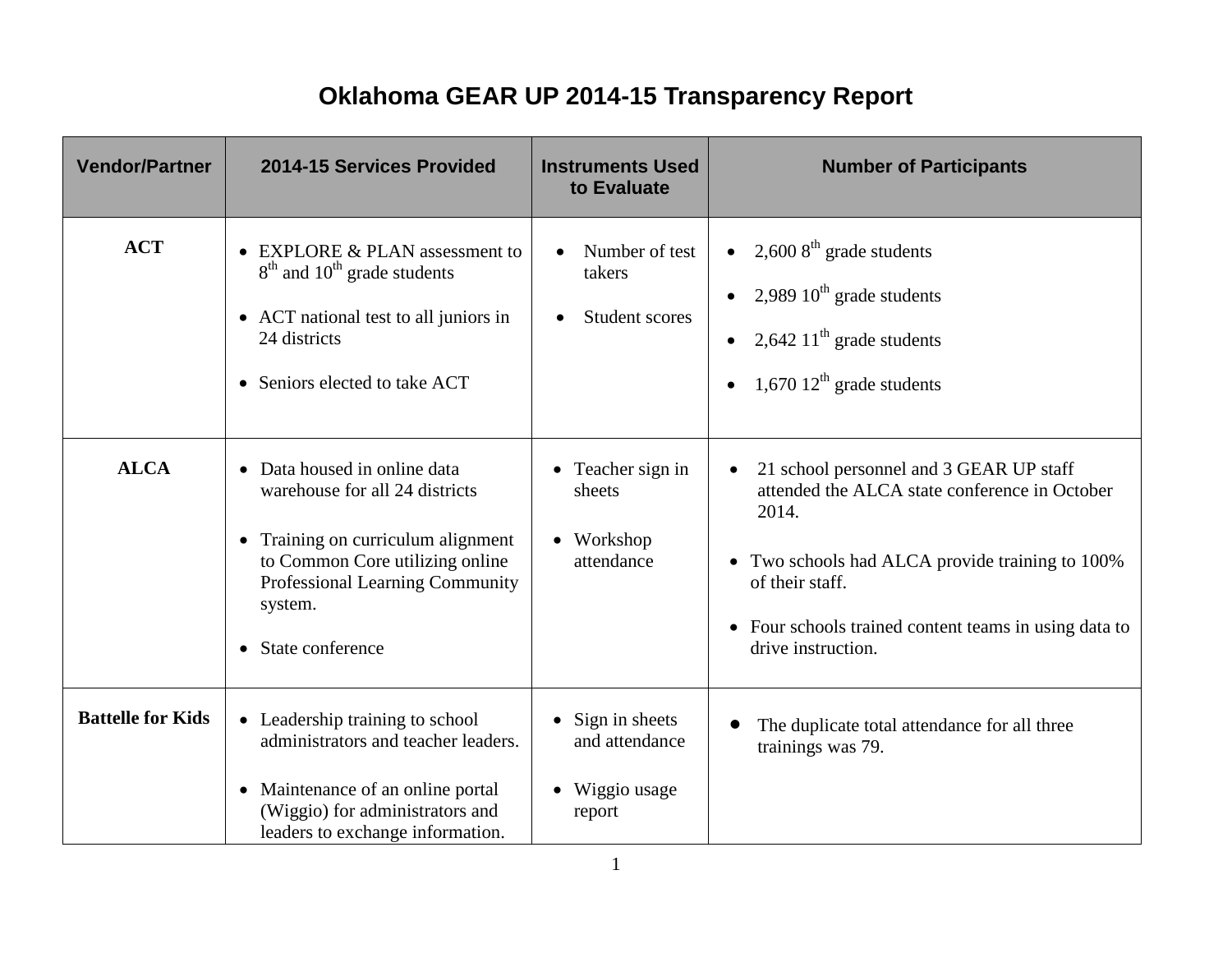| <b>Vendor/Partner</b>                  | 2014-15 Services Provided                                                                                                                                           | <b>Instruments Used</b><br>to Evaluate                                                                   | <b>Number of Participants</b>                                                                                                                                                                                                                                               |
|----------------------------------------|---------------------------------------------------------------------------------------------------------------------------------------------------------------------|----------------------------------------------------------------------------------------------------------|-----------------------------------------------------------------------------------------------------------------------------------------------------------------------------------------------------------------------------------------------------------------------------|
| <b>Cheryl Pantalone</b>                | • Teacher training for BRIC student<br>leadership course offered in<br>various districts.                                                                           | $\bullet$ Sign in sheets<br>and attendance<br>• Teacher<br>evaluations                                   | • 4 teachers participated in two days of BRIC<br>training held on July 16-17, 2014.                                                                                                                                                                                         |
| <b>CoBro Consulting</b>                | • Assisted with GEAR UP surveys<br>and APR data reporting through<br>online portal.                                                                                 | Survey results<br>and information<br>available in a<br>timely manner<br>for APR<br>reporting<br>purposes | • All 24 GEAR UP districts completed 15,920<br>student surveys, 4,056 parent surveys, and 1,304<br>school faculty surveys.<br>• All 24 GEAR UP districts completed information<br>for the APR online utilizing the CoBro online<br>resource.                                |
| <b>College Board</b>                   | • Three Pre-AP workshops were<br>provided in June 2014 in the areas<br>of English, Social Sciences,<br>History, and Mathematics<br>(Developing Algebraic Thinking). | $\bullet$ Sign in sheets<br>• Teacher<br>evaluations                                                     | • 4 middle school teachers participated in Pre-AP<br>Strategies for English.<br>• 6 middle school teachers participated in Pre-AP<br>Strategies in History/Social Science training.<br>• 13 Math teachers participated in Pre-AP<br>Developing Algebraic Thinking training. |
| <b>Connors State</b><br><b>College</b> | • Two, 5 day GEAR UP U Summer<br>STEM/Leadership academies                                                                                                          | • Student<br>Attendance                                                                                  | 42 students attended both camps combined in June<br>$\bullet$<br>2015.                                                                                                                                                                                                      |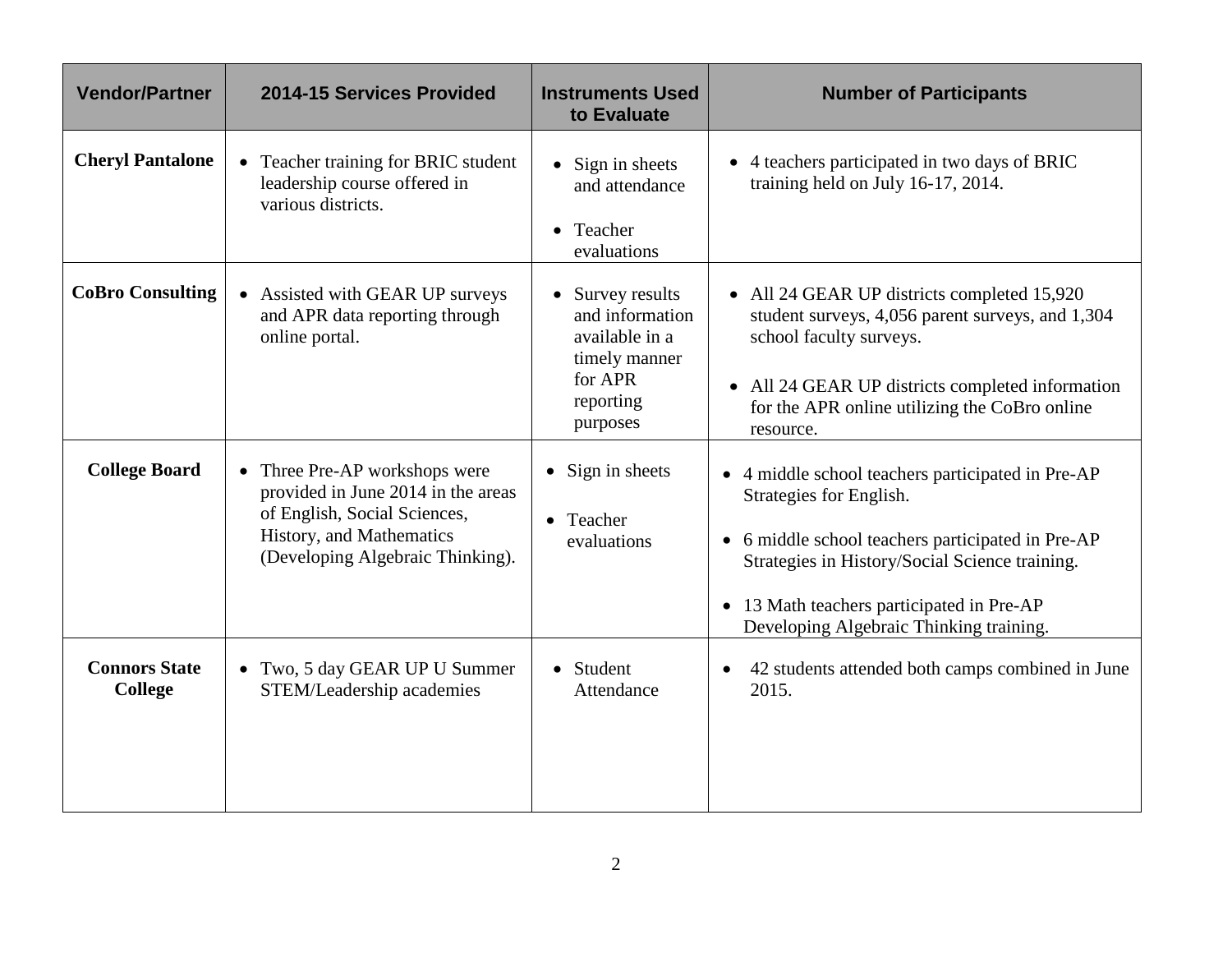| <b>Vendor/Partner</b>                                                    | 2014-15 Services Provided                                                                                                                                                                                             | <b>Instruments Used</b><br>to Evaluate                                 | <b>Number of Participants</b>                                                                                                   |
|--------------------------------------------------------------------------|-----------------------------------------------------------------------------------------------------------------------------------------------------------------------------------------------------------------------|------------------------------------------------------------------------|---------------------------------------------------------------------------------------------------------------------------------|
| <b>Linda Bailey</b><br><b>Consulting</b>                                 | • A Implementing OK Academic<br><b>Standards in Math through PLCs</b><br>was provided for four days in the<br>summer of 2014.                                                                                         | $\bullet$ Sign in sheets<br>and attendance<br>• Teacher<br>evaluations | 19 teachers completed summer institute training in<br>mathematics.                                                              |
| <b>LOGIC Content</b><br><b>Specialists and</b><br><b>Tiffany Ballard</b> | LOGIC training was provided by<br>$\bullet$<br><b>GEAR UP staff and content</b><br>specialists in June 2014 covering<br>data training, content training,<br>positive relationship training, and<br>Protocol training. | $\bullet$ Sign in sheets<br>and attendance<br>• Teacher<br>evaluations | • 140 teachers and administrators from 15 districts<br>participated in four days of LOGIC training.                             |
| <b>National Student</b><br><b>Clearinghouse</b>                          | • Ran college enrollment and<br>persistence data for 2012-14<br>school years for all 24 districts.                                                                                                                    | • NSCH data<br>records                                                 | 4,597 student data entries were made for students<br>who graduated in 2012-2014 in all 24 districts and<br>enrolled in college. |
| <b>Oklahoma</b><br><b>College Access</b><br>Program                      | • Provided student training in<br><b>GEAR UP</b> schools to include<br>student seminars on financial aid,<br>college match, and career<br>awareness.                                                                  | Sign in sheets<br>and student<br>attendance<br>records                 | 31 workshops were provided in 11 GEAR UP<br>districts throughout the 2014-15 school year<br>through their UCanGo Program.       |